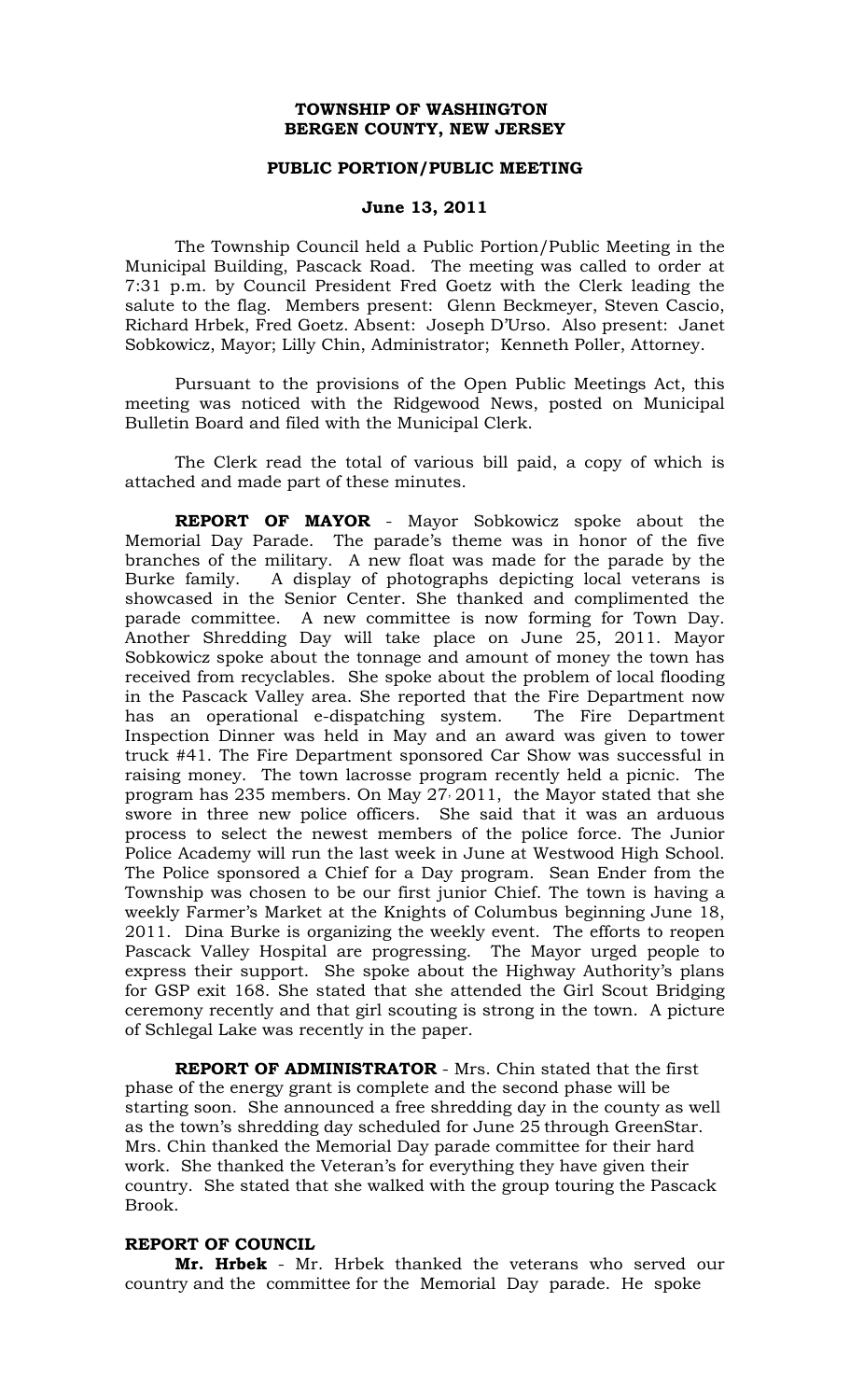Page 2 June 13, 2011

about a tour he went on with others, including Bergen Swan, of the Pascack Brook and the hard work the Bergen County Mosquito Commission do. Removal of trees is a problem. He spoke about the Girl Scout program with high regard, thanking the leaders.

**Mr. Beckmeyer** - Mr. Beckmeyer thanked those who participated in the parade with a special thank you to the veterans who served our country. He spoke about the lacrosse picnic and stated that the he has been told the fields are in bad shape. Mr. Beckmeyer said that the Fireman's car show was enjoyable and felt like it was an early Father's Day party.

**Dr. Cascio** - Dr. Cascio thanked everyone for coming to the meeting. He thanked everyone who worked on the parade and spoke about honoring our veterans more often than once a year.

**Mr. Goetz** - Mr. Goetz spoke about the men and women who gave their lives for our country. He thanked the Memorial Day committee for their efforts. Mr. Goetz said that the Fire Department did a great job at the Inspection Dinner. He stated that the Council had not seen the Highway Authority's plans for Exit 168.

#### **APPROVAL OF MINUTES**

A motion was made by Mr. Hrbek, seconded by Mr. Goetz to approve the May 9, 2011 Public and Conference meeting minutes. Ayes: Councilmen Beckmeyer, Cascio, Hrbek, Goetz Nays: None

### **PUBLIC PORTION**

A motion was made by Mr. Hrbek, seconded by Dr. Cascio to open the public discussion.

Ayes: Councilpersons Beckmeyer, Cascio, Hrbek, Goetz Nays: None

**Barbara Inserra, 94 Sussex Road** - Ms. Inserra said that she had written a letter to Mayor and Council about an accident that occurred to her curbing by a town-owned snow plow. She is looking for the town to repair her curb, but after meeting with Bob Hamilton she was told that the town could not do anything for her. Mayor Sobkowicz said that she would send Chris Riedel to access the problem.

**Rosa D'Ambra, 423 Colonial Boulevard** - Mrs. D'Ambra gave out paperwork to the Mayor and Council that included a narrative and pictures of sidewalks on Washington Avenue in various stages of disrepair. She stated that the Zoning Officer needs to be in charge of making sure residents maintain public sidewalks.

**Mitchell Rosenthal, 270 Hoover Avenue** – Mr. Mitchell thanked the Mayor and Mr. Hrbek for supporting Girl Scouts. He stated the reason he came to the meeting was to express his negative opinion on the town's proposed placement of the cell tower. He expressed his concern about unknown health factors and said that the cell tower does not belong in a residential setting. He asked about future meeting dates dealing with the issue. Mr. Goetz stated that the Mayor and Council do not know when the topic will be on the agenda at this time and that Verizon is looking into an alternative site.

**Linda Murphy, 675 McKinley Avenue** - Mrs. Murphy asked if Season's is permitted to have outside affairs.

**Bea Napier, 324 Hudson Avenue** - Mrs. Napier asked if there is any new information concerning the cell tower. Mr. Goetz stated that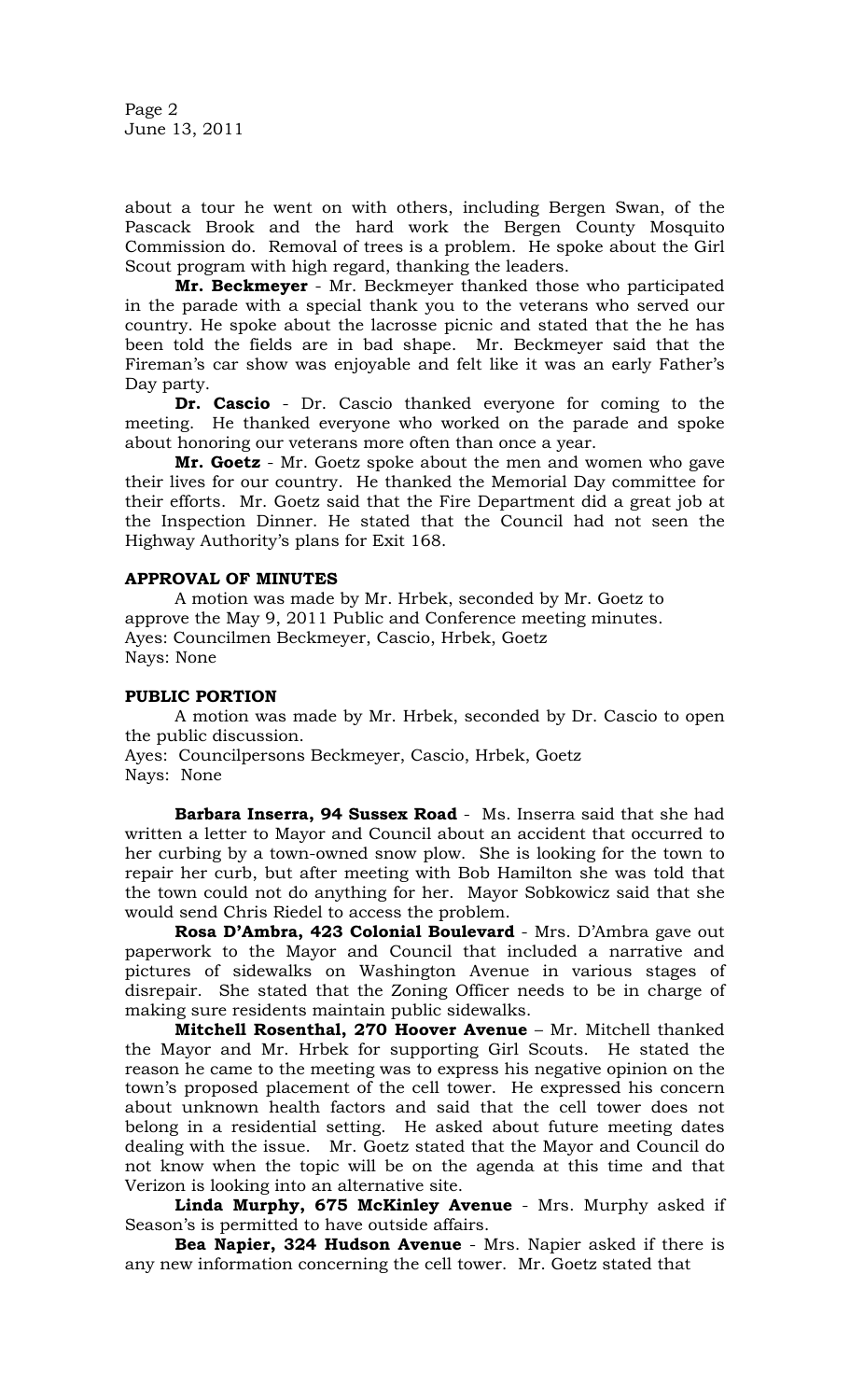Page 3 June 13, 2011

there is no new information. He gave a brief history of the application for the tower.

**Sandra Phillips, 321 Hudson Avenue** - Ms. Phillips stated that during the original process of going out to bid on a cell tower carrier the residents in her neighborhood did not know the tower was being proposed on Town Hall property. She requested that residents be updated. A discussion ensued between Mr. Poller, Ms. Phillips and Mrs. Napier over the placement of towers in various areas.

**Cynthia Cannon, 804 Manhattan Avenue** - Mrs. Cannon asked that the town wait before allowing a tower to be put up.

**Timothy Leahy, 275 Wilson Avenue** – Mr. Leahy stated that he has perfect cell phone service and that there are twenty-one towers in the area already.

**David Frank, 278 Hoover Avenue** – Mr. Frank asked about the location of the cell tower and about whether the bid had been awarded. He was informed that a bid was awarded to Verizon but that a contract had not yet been signed. He also asked about the alternate location near the Dog House. He spoke about the process of awarding bids and what would happen if the case were to go to court. Dr. Cascio stated that the town wants to do what is best for the town's residents.

**Michael Ullman, 2 Clark Avenue** - Mr. Ullman complimented the picture display of veterans in the Senior Center. He asked if the residents could have copies of documents being discussed at meetings at the time of meeting dates.

**Mitchell Rosenthal, 270 Hoover Avenue** - Mr. Rosenthal questioned whether residents within 200 feet needed to be noticed before the contract of the cell tower and its final location is awarded. Mr. Poller said that it is not required for certified bids. He stated that there were multiple notices of meetings and presentations.

 **Sam Batraki, 329 Hudson Avenue** - Mr. Batraki stated that the air conditioning units from town hall are so loud that he must keep his windows closed. He stated that he is appealing his taxes.

There being no further questions or comments from the public, a motion was made by Mr. Beckmeyer, seconded by Mr. Hrbek to close the public portion of the meeting.

Ayes: Councilmen Beckmeyer, Cascio, Hrbek, Goetz Nays: None.

#### **ORDINANCES:**

The Clerk read Ordinance 11-12 entitled: AN ORDINANCE PROVIDING HOURS OF OPERATION FOR RETAIL BUSINESSES

A motion was made by Dr. Cascio, seconded by Mr. Beckmeyer to reintroduce and pass Ordinance 11-12 at first reading by title.

Ayes: Councilpersons Beckmeyer, Cascio, Hrbek, Goetz. Nays: None

The following resolution was presented and adopted on a motion by Mr. Beckmeyer, seconded by Dr. Cascio.

Ayes: Councilpersons Beckmeyer, Cascio, Hrbek, Goetz Nays: None

 WHEREAS, Ordinance No.11-12 entitled: AN ORDINANCE PROVIDING HOURS OF OPERATION FOR RETAIL BUSINESSES was reintroduced and passed at first reading by title at a meeting of the Township Council of the Township of Washington on the 13th day of June 2011.

 NOW, THEREFORE, BE IT RESOLVED, that further consideration for final passage and public hearing of said ordinance shall be held on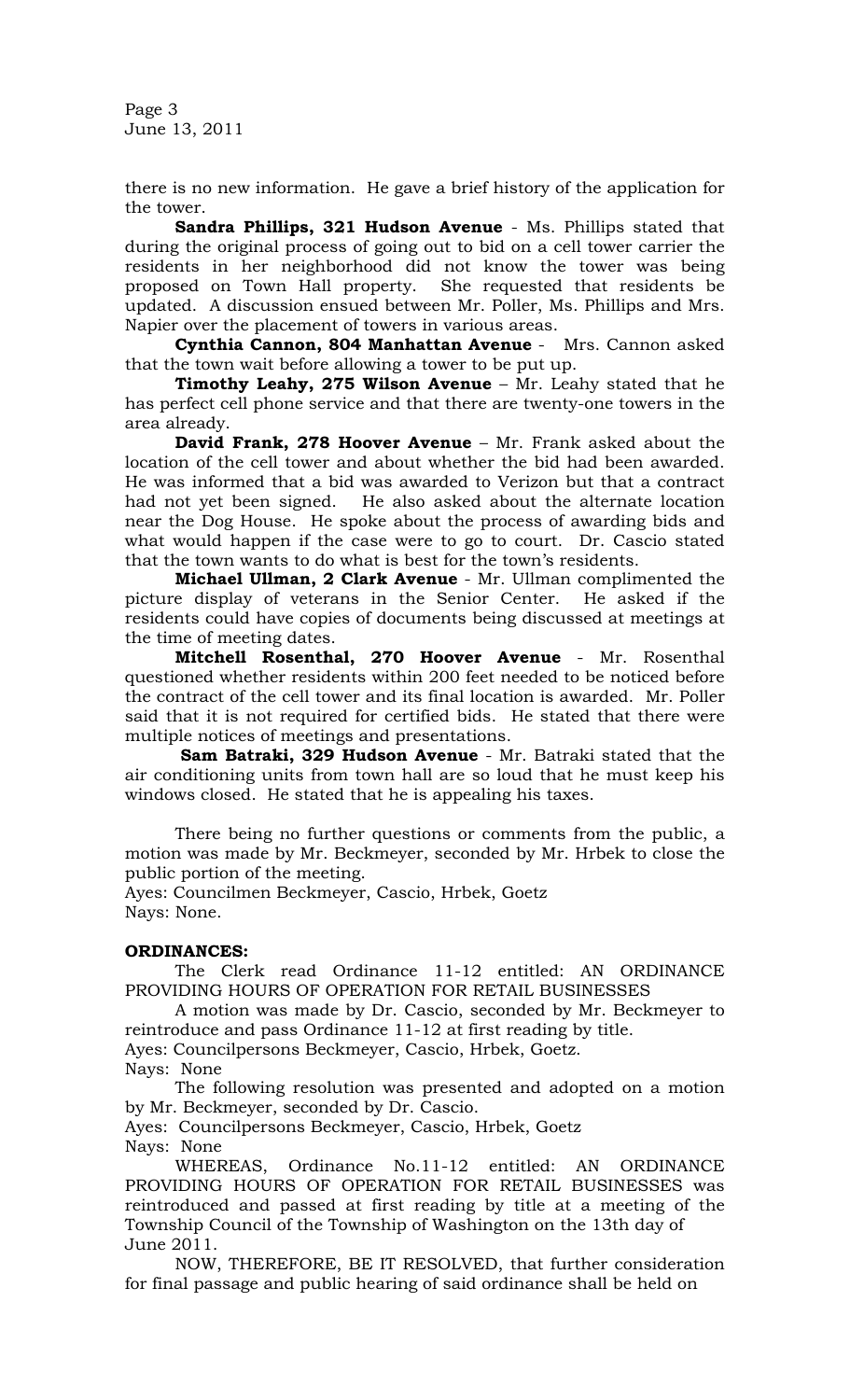Page 4 June 13, 2011

the 27th day of June, 2011 at 7:30 o'clock in the evening, prevailing time, or as soon thereafter as said matter can by reached in the Municipal Building, Pascack Road, Township of Washington, NJ at which time and place all persons who may be interested will be given an opportunity to be heard concerning said ordinance;

 BE IT FURTHER RESOLVED, that the Township Clerk is authorized to advertise in the Ridgewood News a newspaper circulated in this Township, the reintroduction and notice of further consideration for final passage and public hearing of this ordinance as required by law. Ayes: Councilpersons Beckmeyer, Cascio, Hrbek, Goetz Nays: None

## **BUDGET AMENDMENT HEARING**

 A motion was made by Dr. Cascio seconded by Mr. Beckmeyer to approve the following resolution: Ayes: Councilpersons Beckmeyer, Cascio, Hrbek, Goetz Nays: None

 WHEREAS, N.J.S.A. 40A:4-78b has authorized the Local Finance Board to adopt rules that permit municipalities in sound fiscal condition to assume the responsibility, normally granted to the Director of the Division of Local Government Services, of conducting an annual budget examination; and

 WHEREAS, N.J.A.C. 5:30-7 was adopted by the Local Finance Board on February 11, 1997; and

 WHEREAS, pursuant to N.J.A.C. 5:30-7.2 through 7.5, the Township of Washington has been declared eligible to participate in the program by the Division of Local Government Services, and the Chief Financial Officer has determined that the local government meets the necessary conditions to participate in the program for the 2011 budget year.

 NOW, THEREFORE, BE IT RESOLVED, by the Governing Body of the Township of Washington that in accordance with N.J.A.C. 5:30-7.6a & 7.6B and based upon the Chief Financial Officer's certification, the Governing Body has found the budget has met the following requirements:

- 1. That with reference to the following items, the amounts have been calculated pursuant to law and appropriated as such in the budget:
	- a. Payment of interest and debt redemption charges
	- b. Deferred charges and statutory expenditures
	- c. Cash deficit of preceding year
	- d. Reserve for uncollected taxes
	- e. Other reserves and non-disbursement items
	- f. Any inclusions of amounts required for school purposes
- 2. That the provisions relating to limitation on increases of appropriations pursuant to N.J.S.A. 40A:4-45.2 and appropriations for exceptions to limits on appropriations found at N.J.S.A. 40A:4-45.3 et. seq., are fully met (complies with CAP law).
- 3. That the budget is in such form, arrangement, and content as required by the Local Budget Law and N.J.A.C. 5:30-4 and 5:30-5.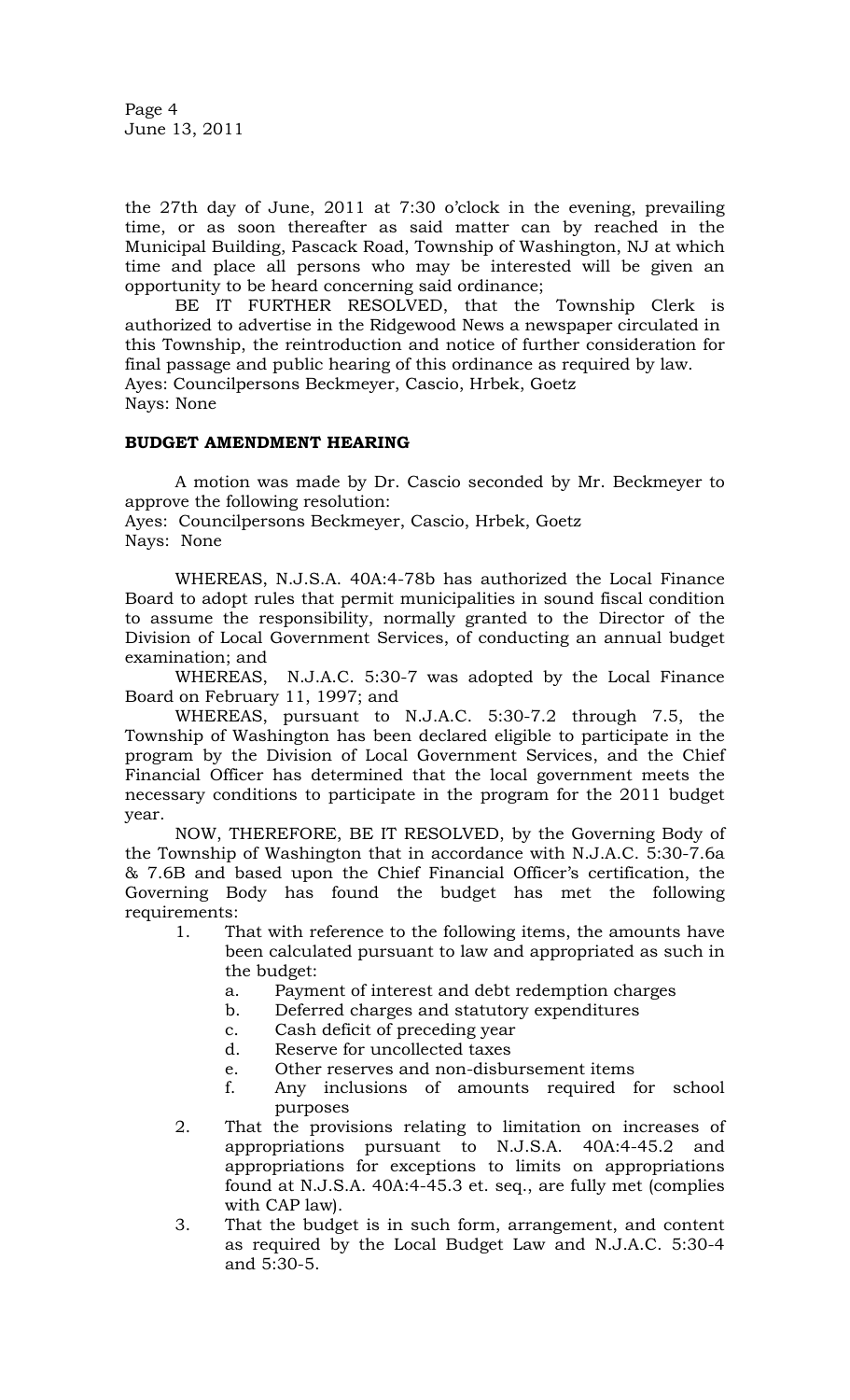Page 5 June 13, 2011

- 4. That pursuant to the Local Budget Law:
	- a. All estimates of revenue are reasonable, accurate and correctly stated,
	- b. Items of appropriation are properly set forth
	- c. In itemization, form, arrangement and content, the budget will permit the exercise of the comptroller function with the municipality.
- 5. The budget and associated amendments have been introduced and publicly advertised in accordance with the relevant provisions of the Local Budget Law, except that failure to meet the deadlines of N.J.S. A. 40A:4-5 shall not prevent such certification.
- 6. That all other applicable statutory requirements have been fulfilled.

BE IT FURTHER RESOLVED, that a copy of this resolution will be forwarded to the Director of the Division of Local Government Services upon adoption.

 A motion was made by Mr. Beckmeyer, seconded by Dr. Cascio to open the public hearing on the budget amendment and there being no questions or comments was closed on a motion by Mr. Beckmeyer, seconded by Dr. Cascio.

Ayes: Councilpersons Beckmeyer, Cascio, Hrbek, Goetz. Nays: None

 A motion was made by Dr. Cascio, seconded by Mr. Beckmeyer to pass the following resolution adopting the 2011 Municipal Budget: Ayes: Councilpersons Beckmeyer, Cascio, Hrbek, Goetz.

Nays: None

 BE IT RESOLVED, by the Governing Body of the Township of Washington, County of Bergen, that the budget hereinbefore set forth is hereby adopted and shall constitute an appropriation for the purposes stated of the sums therein set forth as appropriations, and authorization of the amount of:

- a. \$8,613,251 (Item 2 below) for municipal purposes, and
- e. \$610,091 (Item 5 below) Minimum Library Levy SUMMARY OF REVENUES

1. General Revenues Surplus Anticipated 1,120,000 Miscellaneous Revenues Anticipated 1,849,474 Receipts from Delinquent Taxes 275,000 2. AMOUNT TO BE RAISED BY TAXATION FOR MUNICIPAL PURPOSES (Item 6(a), Sheet 11) 8,613,251 5. Amount to be Raised by Taxation Min. Library Levy 610,091 Total Revenues 12,467,816 5. GENERAL APPROPRIATIONS Within "CAPS" (a&b) Operations Including Contingent 7,805,751 (e) Deferred Charges & Stat. Expen.-Mun., 990,895 Excluded from "CAPS" (a) Operation – Total Op. Excl. from "CAPS" 1,647,458 (c) Capital Improvements 30,000 (d) Municipal Debt Service 1,183,712 (m) Reserve for Uncollected Taxes 810,000 Total Appropriations 12,467,816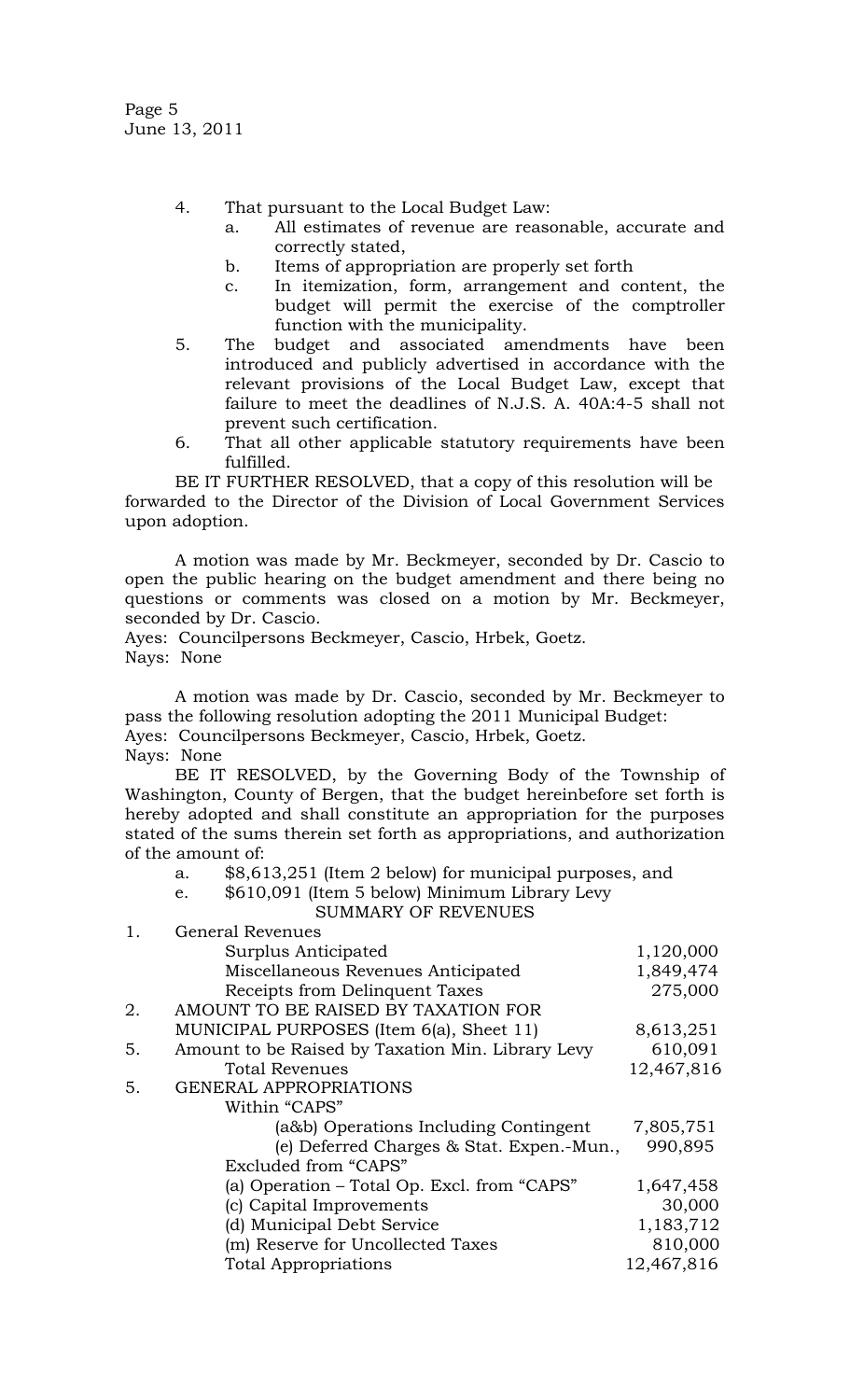Page 6 June 13, 2011

It is hereby certified that the within budget is a true copy of the budget finally adopted by resolution of the Governing Body on the 13th day of June 2011. It is further certified that each item of revenue and appropriation is set forth in the same amount and by the same title as appeared in the 2011 approved budget.

# **CONSENT AGENDA**

The Consent Agenda was presented and adopted on a motion by Mr. Beckmeyer, seconded by Mr. Goetz. Ayes: Councilmen Beckmeyer, Hrbek, Goetz. Nays: None.

WHEREAS, Mr. John Valerio, who resides at 250 Fern Street, Block 4410, Lot 15, and;

WHEREAS, Mr. Valerio was granted a permanent disability resulting from service-connected injuries as declared by the United States Veteran's Administration pursuant to N.J.S.A. 54:04-03.30, which grants total exemption from local property taxes and;

WHEREAS, the Township Council of the Township of Washington, New Jersey, authorized, the Chief Financial Officer, Jacqueline Do, be authorized to refund the pro-rated balance of \$464.64 paid for  $2<sup>nd</sup>$ quarter 2011 property taxes. Notification of disability received on 6/06/11. All future tax bills to be cancelled through this resolution.

Amount of refund: \$464.64

WHEREAS, Mr. Joseph Terzi, who resides at 471 Washington Avenue, Block 4208, Lot 47, and;

WHEREAS, Mr. Terzi was granted a permanent disability resulting from service-connected injuries as declared by the United States Veteran's Administration pursuant to N.J.S.A. 54:04-03.30, which grants total exemption from local property taxes and;

*WHEREAS*, the Department of Veteran Affairs has determined last assigned evaluation was not permanent, therefore, no exemption is permitted. Statue requires permanent disability as determined by the Veteran's Administration.

No refund, resolution from 5/23/11 is cancelled.

WHEREAS, Charles Devine posted engineering escrow on premises known as Block 3306, Lot 16, 478 Monroe Avenue; and

WHEREAS, as per letter attached the project is being abandoned and a request for the refund of escrow money is requested,

WHEREAS, there are no outstanding invoices due the Township Engineer as per telephone conversation with Meg from Azzolina and Feury Engineering's office,

NOW, THEREFORE, BE IT RESOLVED, that the Township Treasurer of the Township of Washington is authorized to refund the balance of the escrow money in the amount of \$625.50 to the above.

WHEREAS, the Township of Washington, Bergen County has a need to acquire services of a Planning Consultant to be rendered to the Township as a non-fair and open contract pursuant to the provisions of N.J.S.A. 19:44A-20.5; and

WHEREAS, the Governing Body of the Township of Washington has determined that the Township requires professional services of a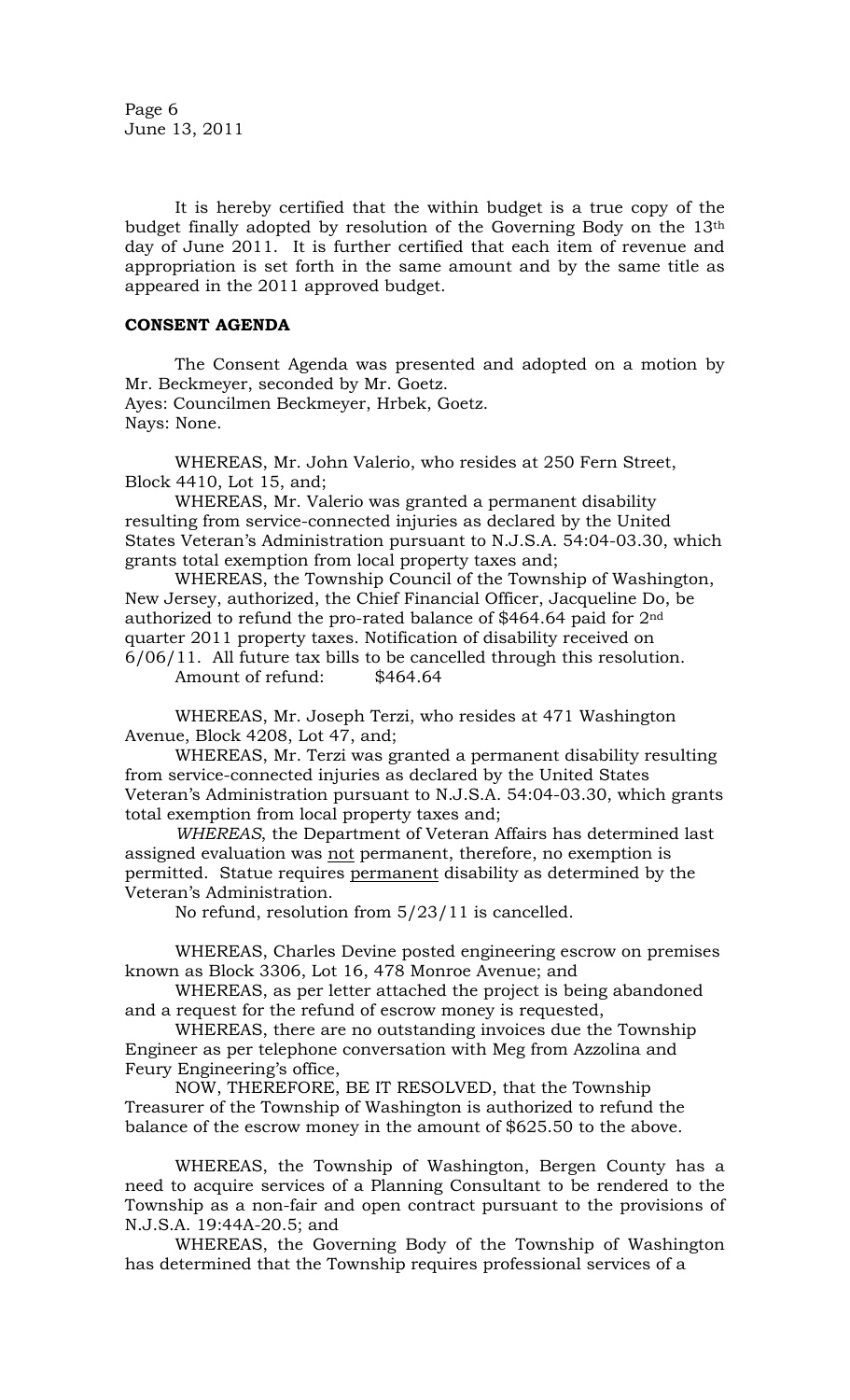Page 7 June 13, 2011

Planning Consultant for an amount which will be in excess of \$17,500; and

WHEREAS, the anticipated term of this contract is one year; and

WHEREAS, Stanley C. Slachetka, P.P., A.I.C.P., an employee of T&M Associates has submitted a proposal attached setting forth the rates for services to the Township for the year 2011; and

 WHEREAS, Stanley C. Slachetka will be the Planner for COAH, Zoning and Planning Board matters; and

WHEREAS, T&M Associates completed and submitted a Business Entity Disclosure Certification which certifies that T&M Associates has not made any reportable contributions to a political or candidate committee in the Township of Washington in the previous one year, and that the contract will prohibit T&M Associates from making any reportable contributions through the term of the contract; and

WHEREAS, the availability of funds for such services shall be determined in the Township's annual budget;

NOW, THEREFORE, BE IT RESOLVED that the Township of Washington Council, County of Bergen, State of New Jersey authorizes the Mayor to enter into a contract with T&M Associates as described herein; and

BE IT FURTHER RESOLVED, that the contract herein has been awarded to T&M Associates to provide the goods or services as described herein. This contract was not awarded through a "fair and open process" pursuant to N.J.S.A. 19:44A-20.4 et seq. As such, the undersigned does hereby attest that T&M Associates, its subsidiaries, assigns or principals controlling in excess of 10% of the company has neither made a contribution that is reportable pursuant to the Election Law Enforcement Commission pursuant to N.J.S A. 19:44A-8 or 19:44A-16, in the one (1) year period preceding the award of the contract that would, pursuant to P.L. 2004, c.19, affect its eligibility to perform this contract, nor will it make a reportable contribution during the term of the contract to any political party committee in the Township of Washington, County of Bergen, when the contract is awarded, or to any candidate committee of any person servicing in an elective public office of said municipality when the contract is awarded; and

BE IT FURTHER RESOLVED, that the Business Disclosure Entity Certification and the Determination of Value be placed on file with this resolution, and that a notice of the award of said contract shall be published according to law.

WHEREAS, N.J.S.A. 40A:5-4 requires the governing body of every local unit to have made an annual audit of its books, accounts and financial transactions; and

 WHEREAS, the Annual Report of Audit for the year 2010 has been filed by a Registered Municipal Accountant with the Municipal Clerk as per the requirements of N.J.S.A. 40A:5-6, and a copy has been received by each member of the governing body; and

WHEREAS, R.S.52:27BB-34 authorizes the Local 'Finance Board of the State of New Jersey to prescribe reports pertaining to the local fiscal affairs; and

 WHEREAS, the Local Finance Board has promulgated a regulation requiring that the governing body of each municipality shall by resolution certify to the Local Finance Board of the State of New Jersey that all members of the governing body have reviewed, as a minimum, the sections of the annual audit entitled "Comments and Recommendations; and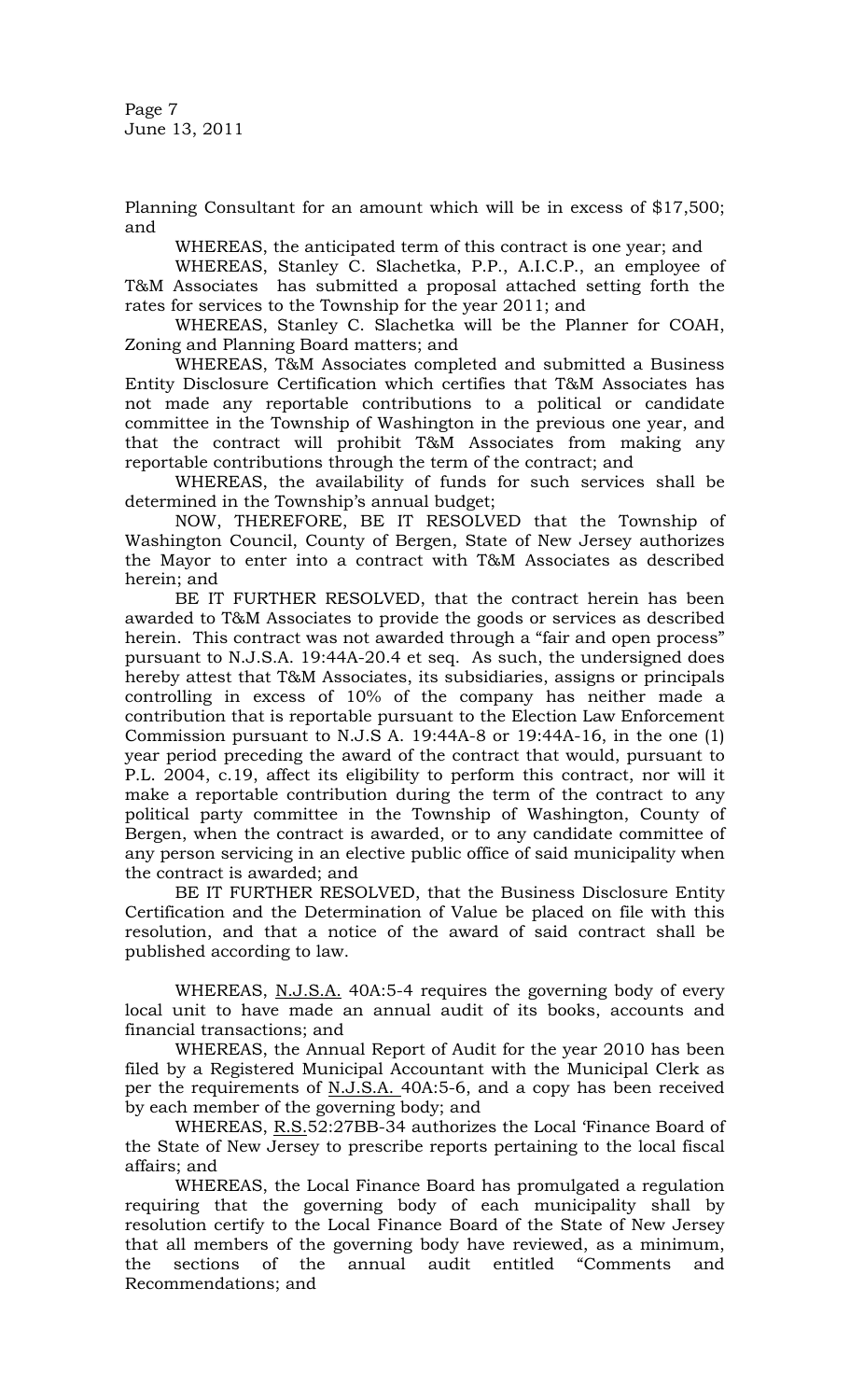Page 8 June 13, 2011

 WHEREAS, the members of the governing body have personally reviewed as a minimum the Annual Report of Audit, and specifically the sections of the Annual Audit entitled "Comments and Recommendations", as evidenced by the group affidavit form of the governing body attached hereto; and

 WHEREAS, such resolution of certification shall be adopted by the Governing Body no later than forty-five days after the receipt of the annual audit, pursuant to N.J.A.C. 5:30-6.5; and

 WHEREAS, all members of the governing body have received and have familiarized themselves with, at least, the minimum requirements of the Local finance Board of the State of New Jersey, as stated aforesaid and have subscribed to the affidavit, as provided by the Local Finance Board; and

 WHEREAS, failure to comply with the promulgations of the Local Finance Board of the State of New Jersey may subject the members of the local governing body to the penalty provisions of  $R.S.52:27BB-52$  to wit:

> R.S. 52:27BB-52 – "A local officer or member of a local Governing body who, after a date fixed for compliance, fails or refuses to obey an order of the director [Director of Local Government Services], under the provisions of this Article, shall be guilty of a misdemeanor and, upon conviction, may be fined not more than one thousand dollars (\$1000.00) or imprisoned for not more than one year, or both, in addition shall forfeit his office."

 NOW, THEREFORE BE IT RESOLVED, that the Governing Body of the Township of Washington hereby states that it has complied with N.J.A.C. 5:30-6.5 and does hereby submit a certified copy of this resolution and the required affidavit to said Board to show evidence of said compliance.

BE AND IT IS RESOLVED, by the Township Council of the Township of Washington that the following Plenary Retail Consumption License renewals for one year, effective July 1, 2011 be and are hereby approved:

TJG, Inc., t/a Seasons Catering 644 Pascack Road 0266-33-005-004

 Island Way, Inc. Amy LLC 800 Ridgewood Rd. & Grill 0266-33-004-007 270 Pascack Road

t/a Bacari Grill, t/a The Dog House Saloon 0266-33-004-008

BE IT FURTHER RESOLVED, that the following Club License renewals for one year, effective July 1, 2011 be and are hereby approved: Washington Township Recreation Club Ridgewood Blvd. North & E 0266-31-009-001

Washington Township Columbian Club 79 Pascack Road 0266-31-008-001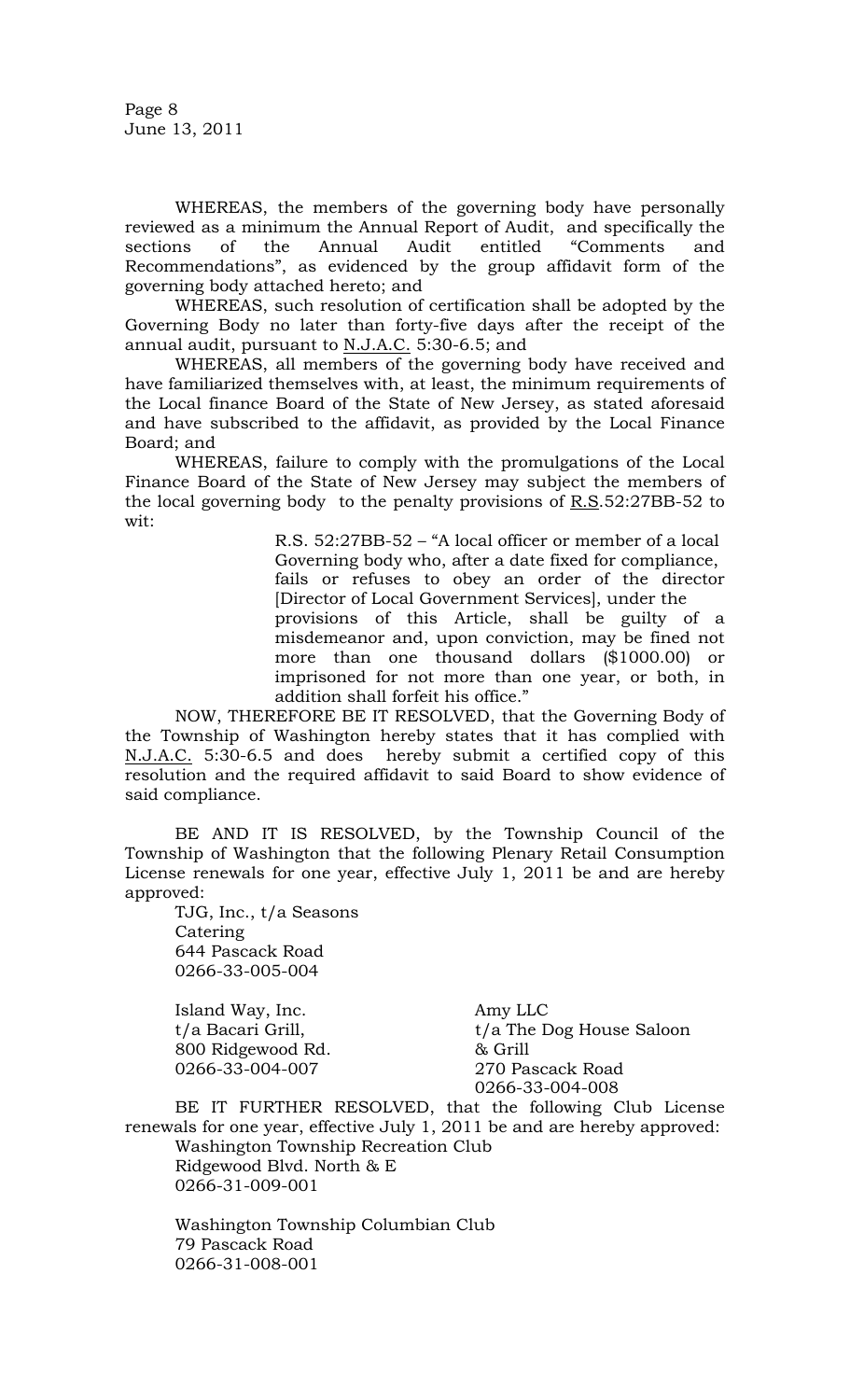Page 9 June 13, 2011

BE IT FURTHER RESOLVED, by the Township Council of the Township of Washington that the Municipal Clerk be and is hereby authorized to sign and deliver the respective licensing certificates on behalf of the Township of Washington.

WHEREAS, Norman Allen Maxon, Jr., who resided at 7226 36th Lane East, Sarasota, Florida passed away on February 25, 2011; and=

 WHEREAS, Norman Allen Maxon was a member of the Township Volunteer Fire Department; and

 WHEREAS, all certifications have been received by the Township with respect to Norman Allen Maxon qualifying for death benefits pursuant to Township Ordinance No. 69-9;

 NOW, THEREFORE, BE IT RESOLVED, by the Township Council of the Township of Washington that the Treasurer is hereby directed and authorized to pay to his spouse Margaret Dolores Maxon the sum of \$9,700.00 death benefits, pursuant to Ordinance No. 69-9.F.

 WHEREAS, the Township of Washington was granted substantive certification of its Housing element and Fair Share Plan by the Superior Court of New Jersey on July 26, 2001

 WHEREAS, the Township of Washington's Fair Share Plan promotes an affordable housing program pursuant to the Fair Housing Act (N.J.S.A. 52:27D-301, et. seq.) and COAH's Third Round Substantive Rule (N.J.A.C. 5:94-1, et. seq.); and

 WHEREAS, pursuant to N.J.A. C. 5:94-7 and N.J.A.C. 5:80-26.1, et. seq., the Township of Washington is required to appoint a Municipal Housing Liaison for the administration of the Township of Washington's affordable housing program to enforce the requirements of N.J.A.C. 5:94- 7 and N.J.A.C. 5:80-26.1 et. seq.; and

 WHEREAS, the Township of Washington has amended Chapter 5 entitled Administrative Code to provide for the appointment of a Municipal Housing Liaison to administer the Township of Washington's affordable housing program.

 NOW, THEREFORE, BE IT RESOLVED, BY THE Governing Body of the Township of Washington in the County of Bergen, and the State of New Jersey that Jacqueline Do is hereby appointed by the governing body of the Township of Washington as the Municipal Housing Liaison.

 $\frac{1}{\sqrt{2}}$  ,  $\frac{1}{\sqrt{2}}$  ,  $\frac{1}{\sqrt{2}}$  ,  $\frac{1}{\sqrt{2}}$  ,  $\frac{1}{\sqrt{2}}$  ,  $\frac{1}{\sqrt{2}}$  ,  $\frac{1}{\sqrt{2}}$  ,  $\frac{1}{\sqrt{2}}$  ,  $\frac{1}{\sqrt{2}}$  ,  $\frac{1}{\sqrt{2}}$  ,  $\frac{1}{\sqrt{2}}$  ,  $\frac{1}{\sqrt{2}}$  ,  $\frac{1}{\sqrt{2}}$  ,  $\frac{1}{\sqrt{2}}$  ,  $\frac{1}{\sqrt{2}}$ 

 $\overline{\phantom{a}}$  , where the contract of the contract of the contract of the contract of the contract of the contract of the contract of the contract of the contract of the contract of the contract of the contract of the contr Mary Ann Ozment, Township Clerk

Fred Goetz, Council President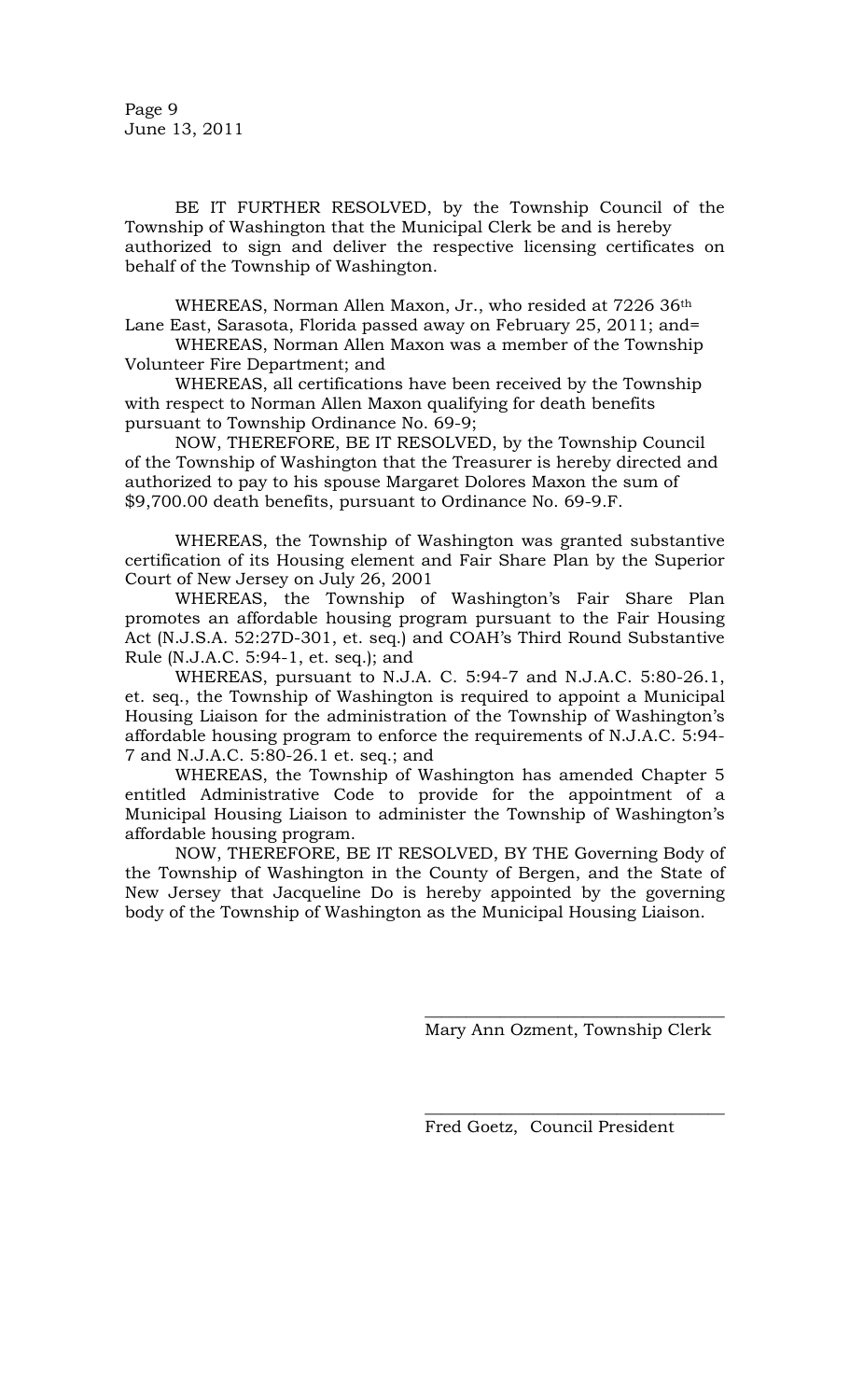## **TOWNSHIP OF WASHINGTON BERGEN COUNTY, NEW JERSEY CONFERENCE PORTION/PUBLIC MEETING June 13, 2011**

Members present: Glenn Beckmeyer, Steven Cascio, Richard Hrbek, Fred Goetz. Absent: Joseph D'Urso. Also Present: Janet Sobkowicz, Mayor; Lilly Chin, Acting Administrator. Kenneth Poller, Attorney.

### **PRIORITY**

**RFQ Ordinance** - A discussion ensued about putting together a standard policy for hiring professionals. Sample documents from several towns were compared. Mayor Sobkowicz stated that she has the final word on any professional hires. It was agreed by the council that a standard policy is necessary for all experts to be considered. Clerk stated that she would inquire from local towns what they do in reference to Fair and Open or Non-Fair and Open.

**New QPA Law** - The new QPA law was discussed and it was decided that the DCA notice on the topic needs clarification. Ken will then write a letter in reference to Township of Washington and the law.

**VFW Use** - The Council agreed to wait for the town planner to participate in a meeting before further discussion. Arrangements will be made to have the planner come to the next council meeting. The clerk will inform him to come at 9:00 p.m.

**Resident Complaints** - The Inserra complaint was discussed in Public Portion. A complaint made by a resident on Pine Lake Drive was discussed. The resident's problem involved noise from the shopping center. Causes of problems come from various sources. A solution of landscaping to create a sound and visual buffer was offered.

**Leave of Absence** - A discussion on present and future policy dealing with extended sick leave led to a debate over the necessity for a resolution approving revisions and updated versions of town's employee personnel manuals. The first manual was approved by resolution in 2006.

## **UPDATE**

**Payment of Vendors** - The Mayor reported reasons why various bills from vendors have not been paid in a timely fashion.

 **Policy for Employee Vehicles** - No report at this time.

 **Job Descriptions** - The council requested the job descriptions of municipal employees in February 2010 and are awaiting information from the administration.

**Telephone Audit** - No new information at this time.

 **CCO Ordinance** - The Mayor stated that she was meeting with the building official and will have information soon.

 **Shared Services/Dispatching** - The Township is looking into the logistics in partnering with Westwood and Hillsdale in a shared service arrangement with the county's central dispatching. There have been several meetings with entities involved. There is also some initial talk about shared municipal court services.

 **Permanent Bonding** - Mrs. Do stated that she will speak to the Auditor soon about the town's permanent bonding and report on topic.

 **Fire Prevention Position** - A discussion ensued as to whether the town's fire prevention officer must be on the fire department as per town ordinance. The council requested that Fire Chief Christopher Meier come to a meeting to discuss further.

 **Maintenance of Town Hall and Library** - The maintenance of the municipal building and library is now being done by a private company. Repairs and maintenance of town hall was brought up as was a discussion about the town's DMF department doing more of the minor